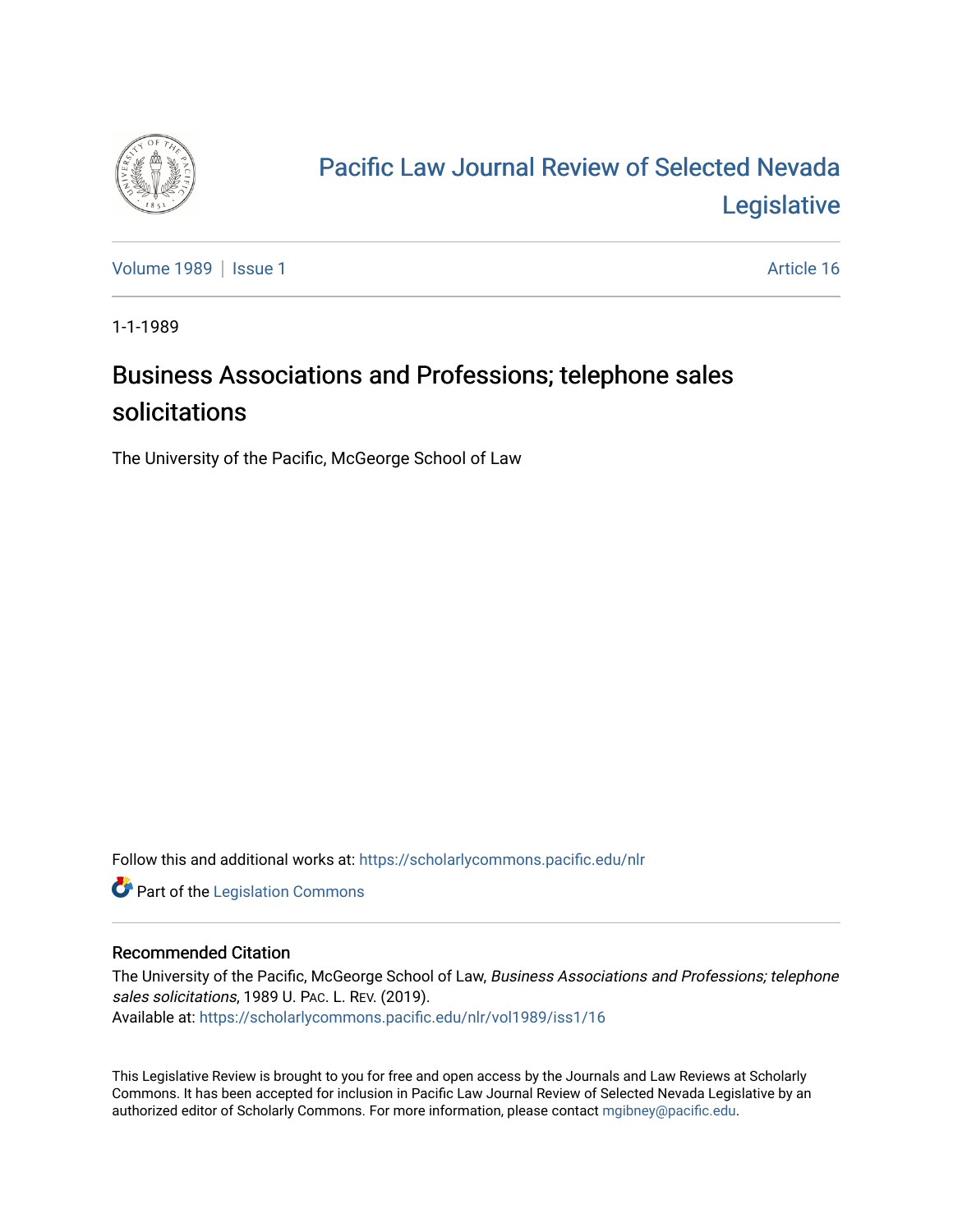## **Business Associations and Professions; telephone sales solicitations**

Nev. Rev. Stat.  $\S$  \_\_\_\_\_\_\_ (new);  $\S$  232.250 (amended). AB 142 (Callister); 1989 STAT. Ch. 615

Chapter 615 establishes a scheme for regulating certain persons<sup>1</sup> engaged in the business of telephone sales solicitations.<sup>2</sup> Under Chapter  $615$ , a person acting as a seller<sup>3</sup> or salesman<sup>4</sup> must be licensed by the Consumer Affairs Division of the Department of Commerce (Division).<sup>5</sup> To obtain a license, a seller or salesman must submit a written application and specified materials to the Division.<sup>6</sup> If the application is approved,<sup> $\tau$ </sup> the Division will issue a one year license.<sup>8</sup>

i within the state is acting as a seller or salesman. *Id.*<br>6. *Id.* secs. 6, 7, at <u>equired</u> contents of  $\frac{1}{2}$ . STAT.  $\frac{6}{2}$  equired contents of 6. *Id.* secs. 6, 7, at <u>(enacting NEV. REV. STAT. § (equired contents of</u><br>seller's written application), 8, at (enacting NEV. REV. STAT. § \_\_\_ )(required contents<br>of salesman's written application). Materials which must a include: (!) Sales aids, if any, a salesman will use while soliciting; (2) sales information or literature the seller will provide to a salesman or to a purchaser; (3) a copy of any written partnership agreement, or copies of articles of incorporation and bylaws, if the applicant is, or is affiliated with, a partnership or corporation; and (4) a bond, letter of credit or certificate· of deposit, satisfying stated specifications and in the amount of \$50,000, to be subject to claims of parties injured by the seller's bankruptcy or breach of agreements entered as a licensee.  $Id$ . sec. 6, at  $\_\_$ . A seller who will do business under an assumed or fictitious name must submit an additional security instrument and licensing fee for each name. *Id.* A salesman's application must include a statement by the seller desiring to employ the salesman that the seller will associate with the applicant and assume responsibility for the salesman's conduct as a licensee. *Id.* sec. 8, at  $\Box$ 

7. The Commissioner of Consumer Affairs (Commissioner) may refuse to issue a license to an applicant who has been convicted of specified crimes, who engaged in conduct for which a licensee's license could be suspended, or who knowingly made a false statement in the a licensee's license could be suspended, or who knowingly made a false statement in the application. *Id.* sec. 17, at \_\_\_ (enacting NEv. REV. STAT. § \_\_\_.\_\_). An applicant whose application is denied cannot re-apply durin NEV. REV. STAT.  $\S$  \_\_\_\_\_\_). If an application is denied, the applicant may appeal to the Board in accordance with specified procedures. *Id.* sec. 17.3, at \_\_\_ (enacting NEV. REV. STAT.

8. *Id.* secs. 9, at  $\Box$  (enacting NEV. REV. STAT. §  $\Box$ ) (issuance of license), 10, at \_(enacting NEV. REv. STAT. § \_\_\_ ) (license must be renewed annually). If, prior to the renewal date, there are material changes in the information used to obtain the license, the licensee must submit the revised information to the Division.  $Id$ , sec. 10, at  $\_\_\_\_\$  (enacting NEV. REv. STAT. § \_.\_). *Compare id.* (requiring submission to Division of changes in licensing information) *with id.* sec. 12, at  $\equiv$  (enacting NEV. REV. STAT. §  $\equiv$   $\equiv$  (requiring submission

<sup>1.</sup> *See* 1989 Nev. Stat. ch. 615, sec. 3 at \_\_\_(enacting Nev. Rev. Stat. § \_\_\_\_\_\_) (description of exceptions).

inption of exceptions).<br>2 *Id.* secs. 1-26, at <u>equal</u> (enacting NEV. REV. STAT.  $\S$  equals.

<sup>2</sup> *Id.* secs. 1-26, at \_\_\_\_ (enacting NEv. REV. STAT. § \_\_\_\_\_\_\_).<br>3. See id. sec. 2, at \_\_\_ (enacting NEv. REv. STAT. § \_\_\_\_\_) (defining seller as a person who solicits by telephone or who communicates with a potential customer by telephone after the customer has responded to a mail solicitation).

<sup>4.</sup> *See id.* (defining salesman as a person employed or authorized by a seller to sell goods or services by telephone).

<sup>5.</sup> *Id.* sec. 5, at \_\_ (enacting NEV. REV. STAT. § \_\_\_\_\_\_). A person who solicits sales from within the state is acting as a seller or salesman. *Id.*